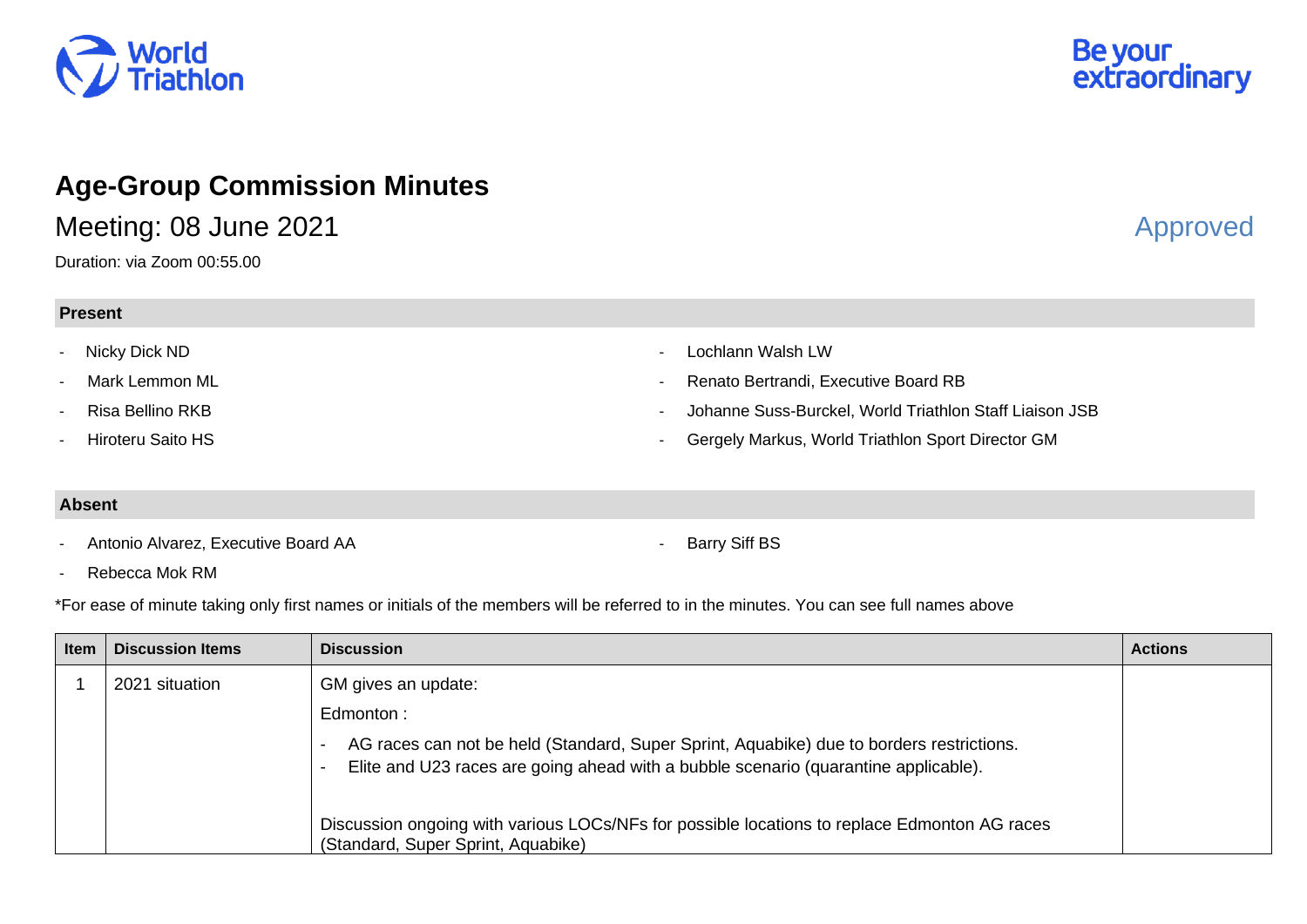



|  | Bermuda:                                                                                                                                                                      |  |
|--|-------------------------------------------------------------------------------------------------------------------------------------------------------------------------------|--|
|  | As of now: Sprint and Mixed Relay AG WCH.                                                                                                                                     |  |
|  | Discussion ongoing to have a cruise ship to secure the accommodation needed.                                                                                                  |  |
|  | Discussion ongoing with having additional AG races over 2 week ends, but it seems logistically and                                                                            |  |
|  | financially complicated.<br>Working on a schedule for one weekend.                                                                                                            |  |
|  | There is an option to have standard, sprint, supersprint AG WCH on the schedule, TBC by the LOC.                                                                              |  |
|  | As of now, only vaccinated people can enter the country + protocols on site for tests.                                                                                        |  |
|  | Discussion ongoing whether to have the Mixed relay or not. Suggestion of big NFs was to remove it from<br>the program in 2021 and replace with Super sprint or Standard.      |  |
|  | Zofingen:                                                                                                                                                                     |  |
|  | Still going ahead for the moment                                                                                                                                              |  |
|  | Restrictions in Switzerland for countries with a variant virus (UK, South Africa, Canada, etc).<br>Quarantine requested.                                                      |  |
|  | Almere:                                                                                                                                                                       |  |
|  | Only keeping LD tri and LD aquabike races for AG because of local permits given to LOC.<br>Working on plans with 1 200 to 1 700 athletes.                                     |  |
|  | Duathlon (priority 1):                                                                                                                                                        |  |
|  | Ongoing discussion with a city who already organised Multisport event to host the 2021 Duathlon<br>WCH (all categories) for November.<br>Qualifier for Elite for World Games. |  |
|  |                                                                                                                                                                               |  |
|  | Cross tri (priority 2):                                                                                                                                                       |  |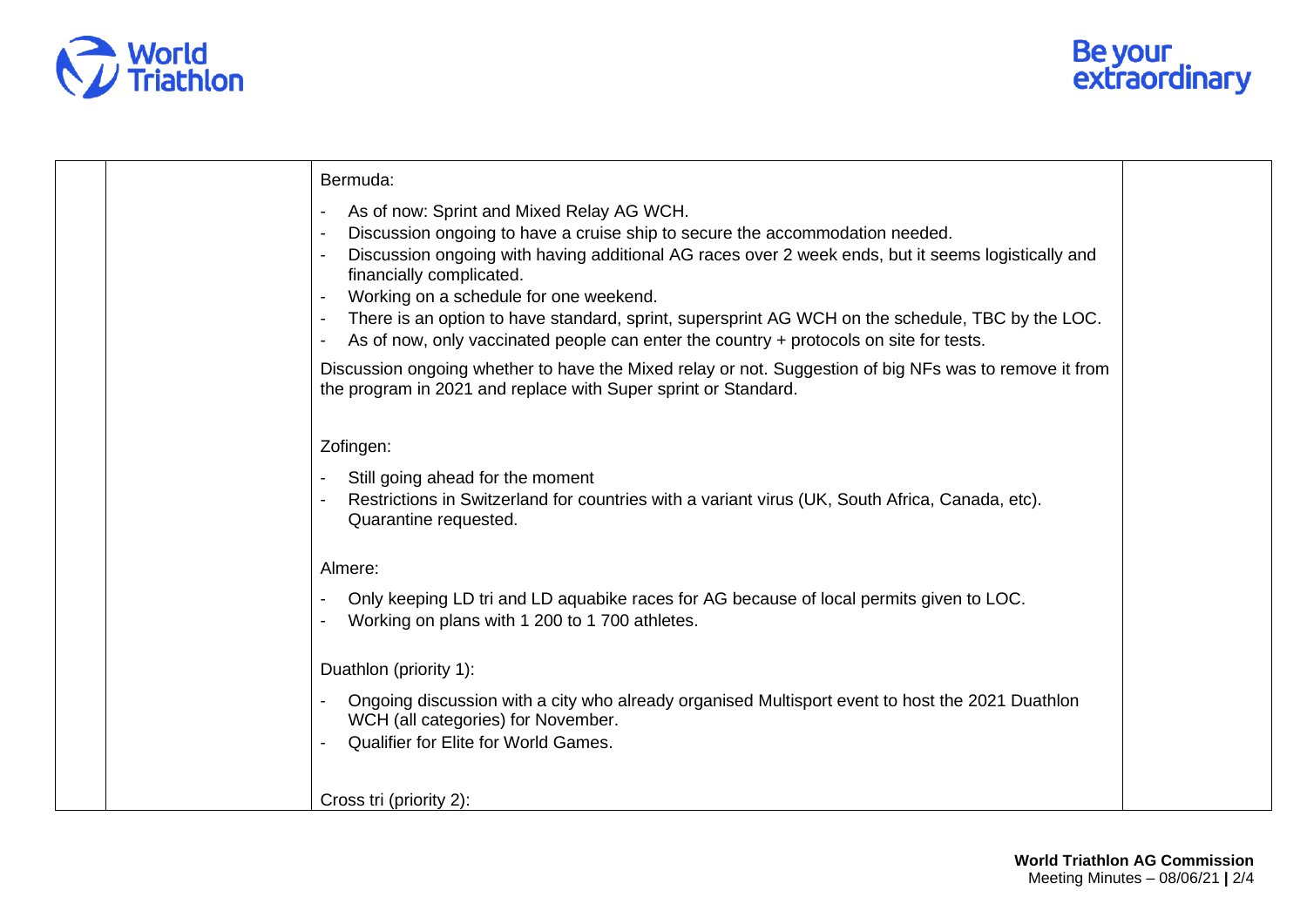



|   |                          | Work with potential LOCs/NFs to host our WCH at their events. Contact to be made yet.<br>Aquathlon (priority 3):                                                                                                                                                                                                                                        |                                                  |
|---|--------------------------|---------------------------------------------------------------------------------------------------------------------------------------------------------------------------------------------------------------------------------------------------------------------------------------------------------------------------------------------------------|--------------------------------------------------|
|   |                          | No plan for now                                                                                                                                                                                                                                                                                                                                         |                                                  |
| 2 | 2021 AG participation at | Events should happen, as much events as we can. AG athletes are desperate to race.                                                                                                                                                                                                                                                                      |                                                  |
|   | events                   | But we should expect lowered AG participation. Even if some countries allow incoming travelers, some<br>countries do not let their residents to leave the country. Or if they can go out, they have to quarantine on<br>the way back.                                                                                                                   |                                                  |
| 3 | <b>VR</b>                | Should be organised from TRI perspective. We shouldn't let it to the NFs.<br>Should come as a replacement to races not happening, or as an alternative for the athletes who can't<br>travel to an event = organise a VR at the same time as the race on site                                                                                            | ND to get in<br>touch with Kris<br>Gemmell       |
| 4 | Commission               | Shane Gibbs has withdrawn from the Commission. Oceania proposed someone else to be approved by TRI<br>EB                                                                                                                                                                                                                                                | Antonio Arimany<br>to confirm the<br>replacement |
| 5 | Continental strategy     | Zimbabwe<br>Mark Lemmon<br><i>Cape Town</i> Rick Fulton<br><b>AFRICA</b><br>Ricardo Gonzalez Mexico City<br>AMERICA Nicky Dick<br>London<br><b>ASIA</b><br>Rebecca Mok<br>Hong Kong Seungjun Lim<br>Korea<br><b>OCEANIA</b> Shane Gibbs<br><b>Sydney</b><br>Melbourne<br><b>Barry Lipp</b><br>EUROPE Lochlann Walsh Dublin<br>Renato Bertrandi Lausanne | ND and BS<br>working on<br>replacing<br>Ricardo  |